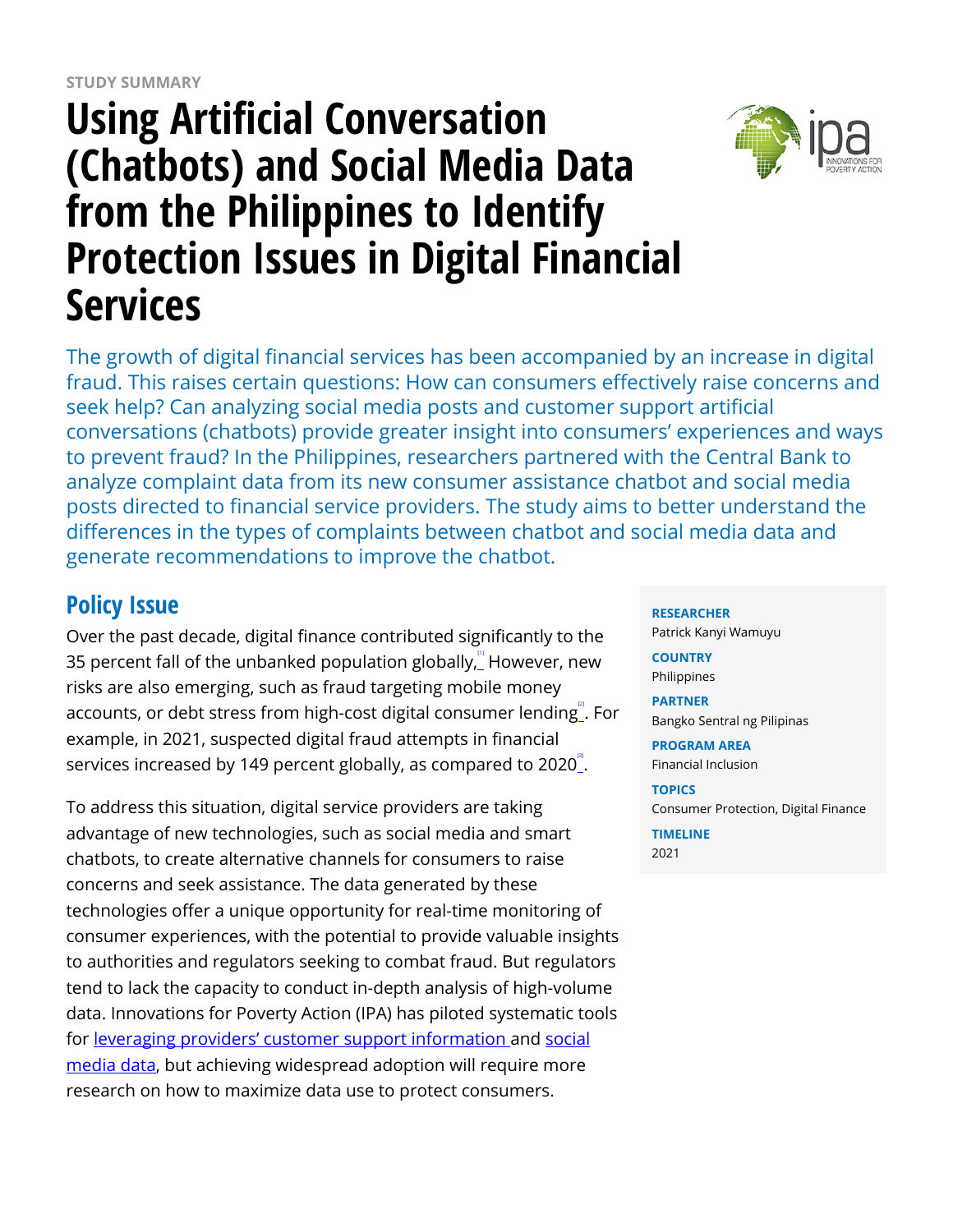#### **Evaluation Context**

In 2019, almost 70 percent of adult Filipinos were unbanked. However, digital finance is growing rapidly in the Philippines. In 2020, over 4 million new electronic financial accounts were created and digital payments made up as much as 20 percent of all transactions』. Many consumers entering the digital financial market are inexperienced with formal financial services and particularly vulnerable to risks.

The Central Bank of the Philippines, Bangko Sentral ng Pilipinas (BSP), launched its consumer assistance chatbot in July 2020, to provide more accessible, timely, and efficient complaints resolutions. The chatbot can handle queries and complaints from consumers through the chatbot, its website, SMS, and Facebook. This chatbot is part of BSP's efforts to increase digital finance access while protecting users from fraud and other risks. In addition to launching the chatbot, BSP is using social media to capture the concerns raised by those who choose not to file formal complaints and offer a more user-friendly way to engage.

#### **Details of the Intervention**

*This study is not a randomized controlled trial.*

Researchers are analyzing chatbot data from July 2020 to June 2021 to identify the most common complaints, the sentiments of the complaints (positive, negative, neutral), the profile of complainers (gender, location), as well as the chatbot's performance, using key metrics like goal completion rate, user satisfaction rate, session time and conversation volume.

In addition, researchers are extracting data from Facebook, Twitter, and Google Reviews pertaining to the BSP and more than 100 financial service providers (FSPs) for the period of August 2020 to August 2021. The data includes public posts on these institutions' own pages or feeds, mentions of these institutions in public posts by other users, and the comments under these posts. Google Reviews data includes comments and ratings under the applications of BSP and the selected FSPs. Similar to the chatbot analysis, researchers are studying the common topics, sentiment, and segmentation in the social media data. In addition, they are analyzing the interaction between providers and consumers, such as response rate, and its correlation with other factors such as topics and attitudes toward the institutions.

The study aims to better understand the differences in the types of complaints, sentiments, and segmentations between chatbot and social media data, and generate recommendations for the improvement of the chatbot's complaint system. Improving the chatbot may increase the likelihood that complaints are addressed efficiently, increase access to digital finance, and offer a more userfriendly way to raise concerns.

### **Results and Policy Lessons**

Research ongoing; results forthcoming.